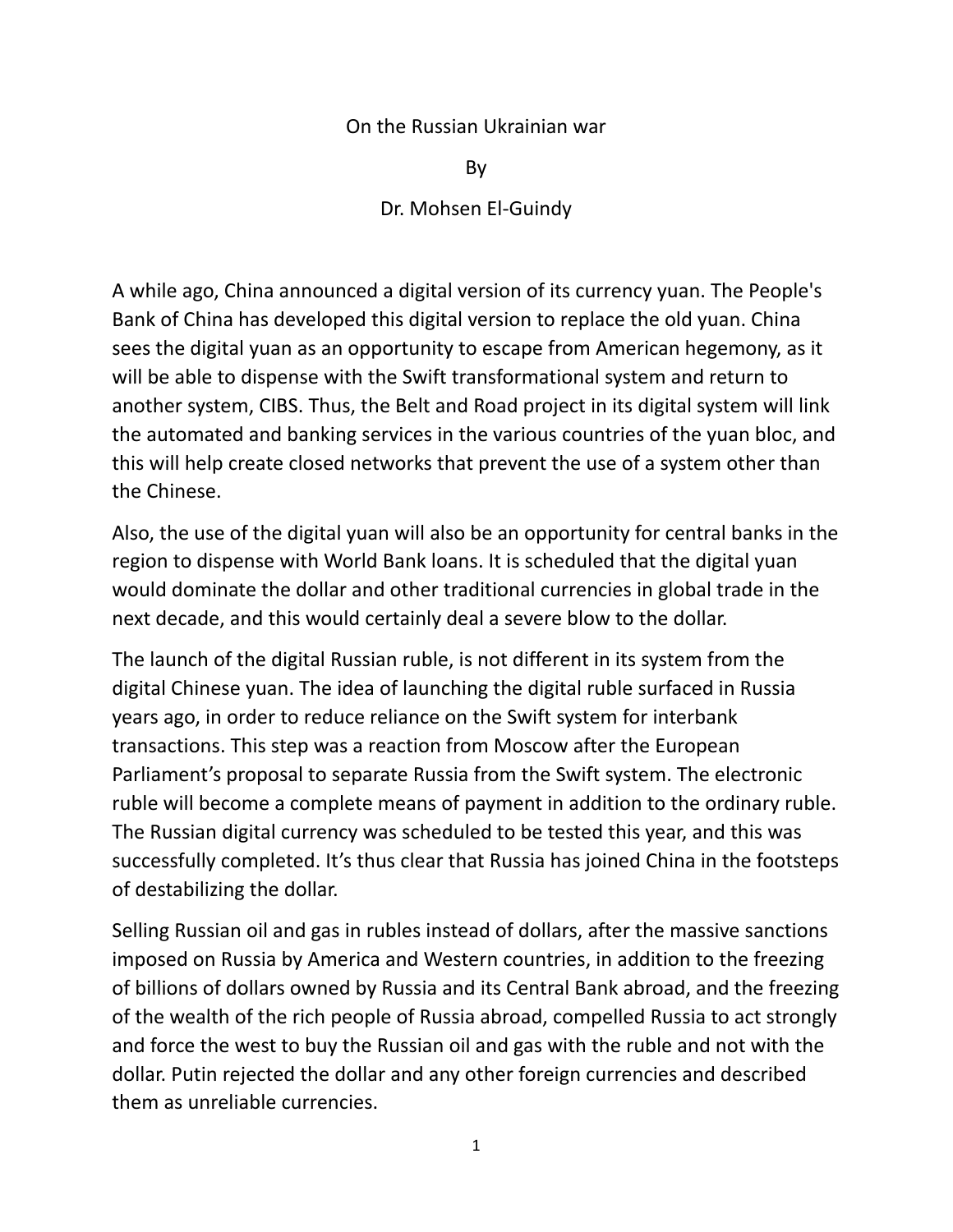Putin's decision put the NATO countries before two options; either stopping the import of Russian gas, and this will shake the European market and cause great chaos, and the second option is to buy Russian gas in rubles, thus supporting the ruble currency in the market and weakening the value of the dollar more. Putin's decision led to the increase in the value of the ruble against the dollar and other foreign currencies.

Among the important reasons for the collapse of the dollar is the sale of Saudi oil in yuan instead of dollars. This Saudi step, if taken, would represent a strong blow to the dollar, because China's oil deals amounts to more than eight hundred thousand million dollars annually. This matter will not be limited to China alone, but will include other countries that do not prefer to deal in dollars.

The global oil market seems to enter a new era during which it will switch from dealing in dollars only to dealing with the Chinese Yuan. The US currency therefore is beginning to lose its luster gradually, and the Chinese currency is rising in the context of a fierce economic campaign between the two countries.

Due to the financial sanctions imposed by the United States on Russia and many countries of the world, Russia and India agreed to use their local currencies i.e. the ruble and the rupee in their bilateral trades instead of the dollar. The new payment system will ensure the smooth transfer of import or export documents for ruble transactions between companies in India and Russia. This step will encourage other countries to deal in local currencies instead of the dollar. Over time the US dollar is expected to lose its market value.

The international banks have now begun to diversify their foreign exchange reserves and gradually move away from the dollar. The beginning of this century witnessed a decrease in the amount of dollars in the reserves of the central banks of several countries. The proportion of global reserves of dollars in the central banks of countries decreased from 70% to 59%.

What is remarkable in this connection, is that the shares of traditional currencies such as the pound sterling, the yen, the euro and the dollar have not risen, while the shares of other currencies have risen. Non-traditional items such as the yuan, ruble, Canadian, Australian and Swedish currencies which in the past were not available with great liquidity in the global markets, have now risen and the banks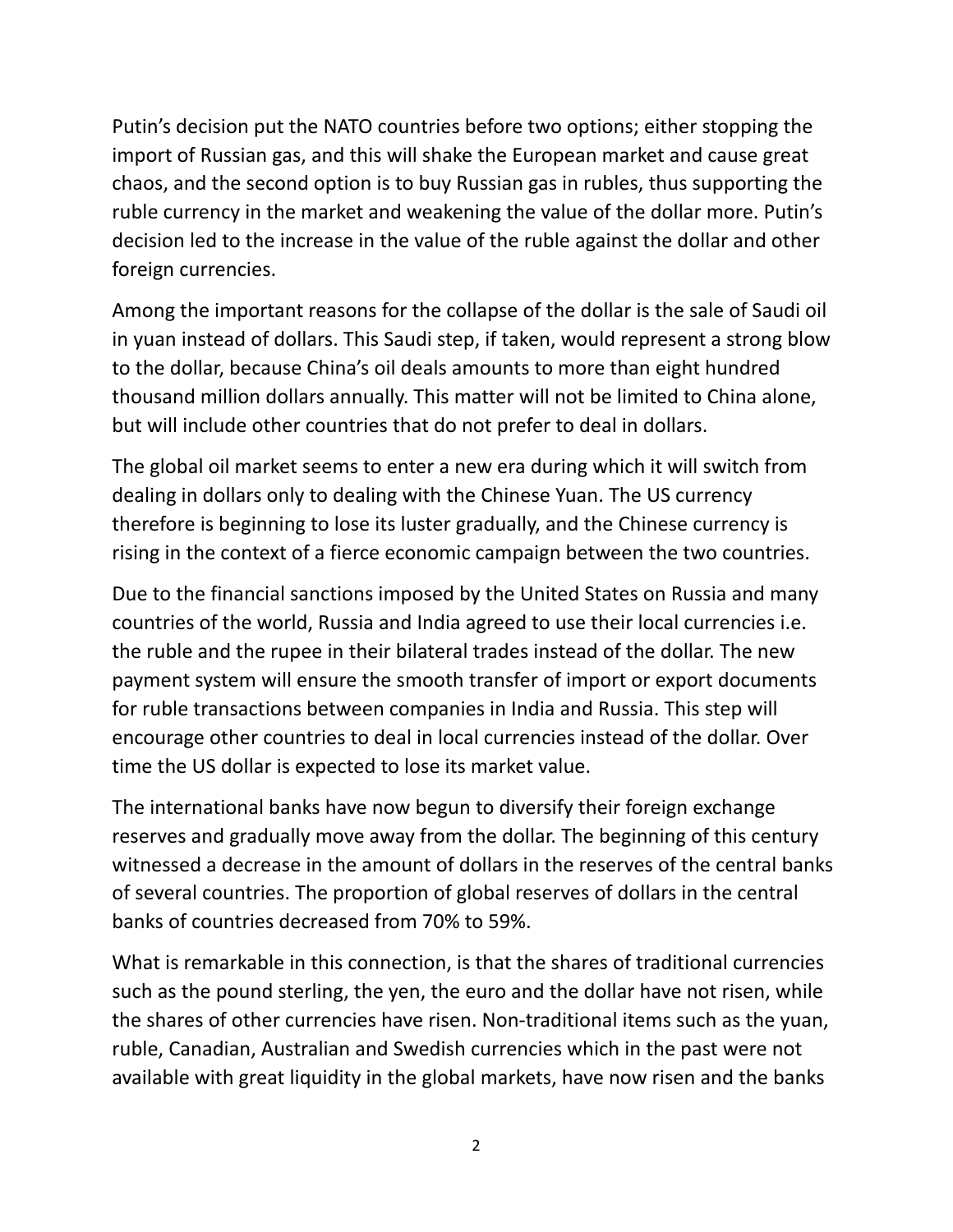of about 46 countries now own the equivalent of 5% of their assets in non-traditional currencies such as the ruble and the yuan.

This means that the global economy is on the threshold of a new financial system. If China, Saudi Arabia and Russia go ahead with their current policies calling for replacing the dollar with other currencies, the dollar-dependent global financial system will collapse.

In recent years, several inter-regional economic blocs and alliances have emerged with the aim of exiting the Western financial system in order to guard against sanctions imposed on countries.

The Shanghai Cooperation Organization is one of the most important eastern economic blocs and includes major countries such as China, Russia and Pakistan. The organization seeks to form a new financial system. This system when operating, will make many countries dispense with the American Swift system, and will make the American hegemony over the global financial markets decline.

These combined reasons are enough to end the hegemony of the dollar that lasted for many years.

Biden believes that the economic pressure that he exerted on Putin will bring about the destruction of Russia and Putin. Biden thinks that his sanction would bring revolutions against Putin at home that will lead to the division of Russia into mini-states. He thinks that by providing Ukraine with advanced weapons, the war in Ukraine will be prolonged and Putin will drown into it until his resources are exhausted and he will not be able to escape from it.

What Biden thinks is a traditional, old and backward thinking because Russia is a super nuclear power. If Putin feels a threat to his existence or a tiny threat to the unity of his country, his response will be staggering with highly developed nuclear weapons, and this will happen very quickly. As Putin said, there is no world without Russia.

It is stupid to try to put a superpower like Russia under siege, and its nuclear submarines are surrounding America in the Atlantic and in the Pacific Oceans. A nuclear war between the two countries will destroy not only them but the whole world altogether.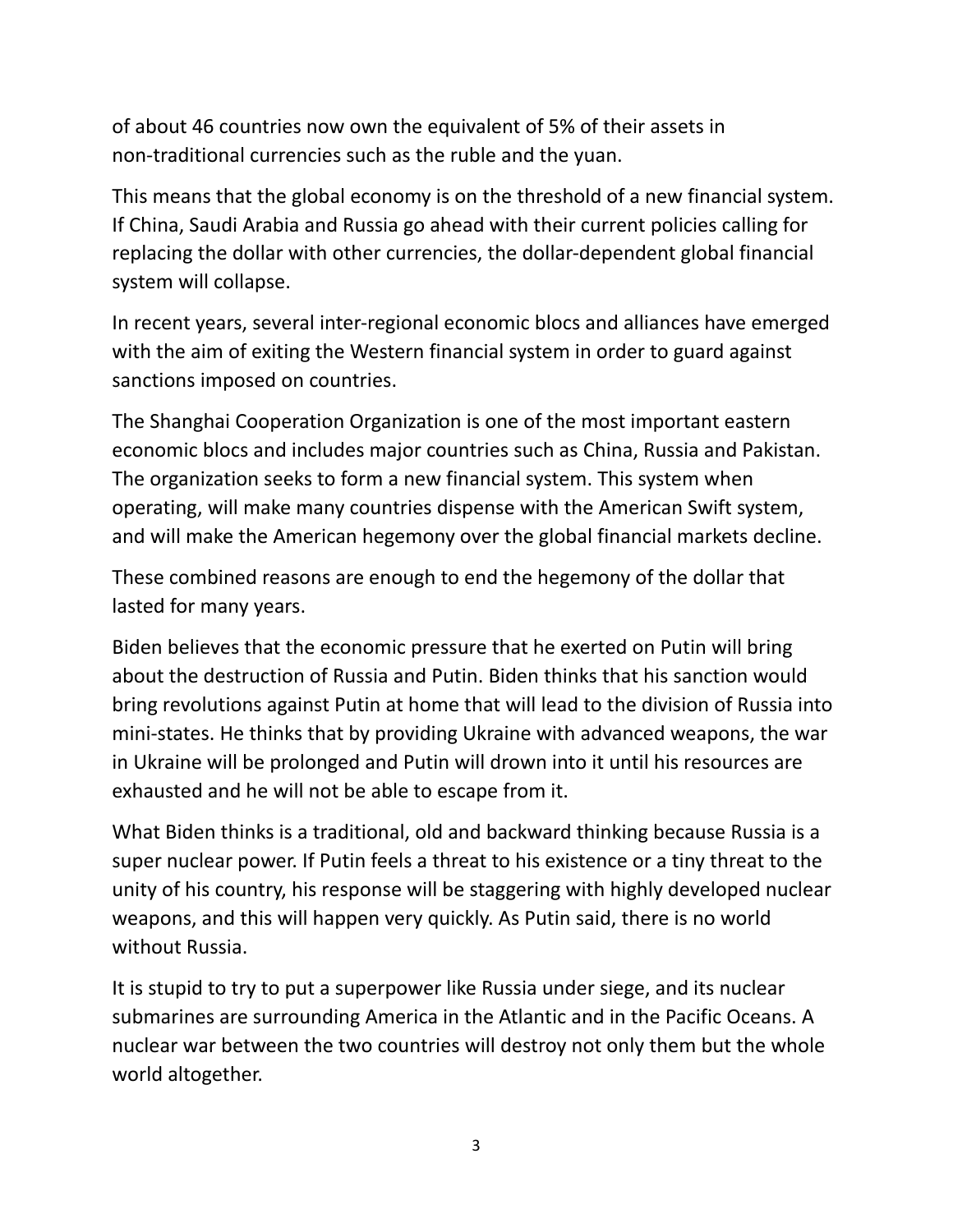Biden thinks that Putin has been defeated in Russia, but if we look at the map of Ukraine, we find that Putin has seized Luhansk, Donbas, Donetsk, Mariupol, Kherson, Crimea: Putin annexed Crimea in 2014, he has full control of the black sea, and now he is heading to Mykolaiv and Kyiv. Putin with his devastating weapons can enter Kyiv at any time by striking it with missiles and then occupying its lands, but he tries to reduce human losses as much as he can.

As for America's military aid to Ukraine, for which Congress has approved \$34 billion, Putin are hitting it in the air, land, and sea, and on Poland's border with Ukraine.

Biden's reckless decisions hastened the world's shift from the hegemony of the dollar to the use of the yuan and the ruble.

Biden by forcing NATO countries not to import the Russian gas has destroyed their economy. The enmity between him and the NATO began to grow. Some of the NATO countries bought the Russian gas with the ruble and some others are considering splitting from NATO.

As for America, after its success in destroying NATO's economy, it has become the only beneficiary of the Ukrainian-Russian war. America is now exporting gas to NATO countries and selling weapons for billions of dollars.

In the Middle East, we are tired of the American ranting about human rights. Under this false claim America tortured nations without recourse. Under this false claim America has destroyed Iraq, Syria, Libya, Yemen, and Egypt was about to fall.

America killed and displaced millions of Arabs under the name of the Arab Spring, which she invented, planned, supported, financed and executed through proxy wars. And now Biden is talking about the murder of Khashoggi and the need to punish the Saudi Crown Prince, Mohammed bin Salman, whom Biden accuses of killing Khashoggi.

The Israelis kill everyday defenseless Palestinians in Gaza and the West Bank. They demolish their houses, make their lives unbearable, and kill them in groups. They don't differentiate between men women or children, yet Biden and his predecessors didn't raise a finger to stop the Israeli atrocities, thus expressing despicable bias and glaring racism.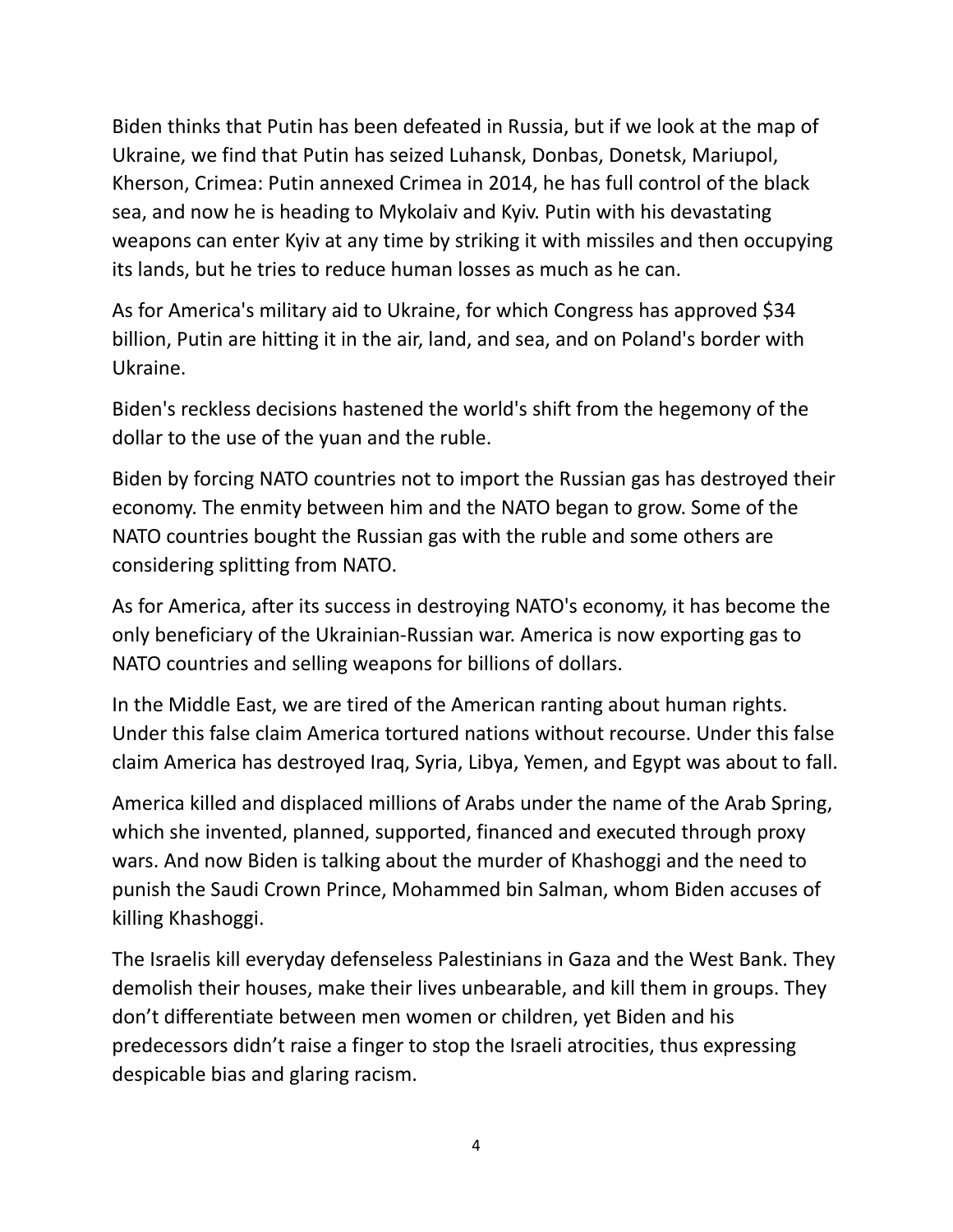Veteran Al Jazeera journalist Shireen Abu Akleh, one of the satellite channel's best-known reporters, was shot and killed on Wednesday while covering an Israeli military raid in the occupied West Bank. The Israeli army lied saying that Abu Akleh might have been killed by stray fire from Palestinian militants. Does Biden dare to do her justice under the human rights claim? Of course not. She is from the Arabs, it does not matter if she lived or died, but if the slain was an Israeli he would have considered the murder a violation of human rights!

Biden deprived Europe of Russian gas, and he thought that he would be able to make up for the shortage by ordering Saudi Arabia to increase its share of oil, but the Crown Prince, Muhammad bin Salman, refused even to speak to him, and so did Muhammad bin Zayed, the ruler of the United Arab Emirates; the two have refused to increase their shares of oil.

The Middle East is tired of America's double standards and the atrocities America has inflicted on its countries under the name of the Arab Spring.

Israel, the murderer of the Palestinians and the occupier of the Arab lands is in the biased American view the only democratic state in the region. America provide Israel with the most advanced and sophisticated weapons while the Arabs get old defensive useless weapons. Israel is preparing itself to occupy the Arab countries from the Nile to the Euphrates, and America agrees and encourages it to do so. As for the Arab countries, America doesn't mind to divide them into small states as she did in the Arab Spring in order for Israel to prevail and take possession of the Arab countries or lands.

Arabs do not forget the American injustice and deception. The Arabs now know how to defend their economic interests, their dignity and the freedom of their countries.

When people ask Biden about the cause of inflation, stagnation, depression and failure of economy in America and Europe, he says very naively that the reason for this is the Russian-Ukrainian war. And I say that the reason for this is his failed decisions that hastened the formation of a new world order in which the dollar no longer has as much dominance as it was in the past.

I also tell Biden that this war would not have occurred if he sat down with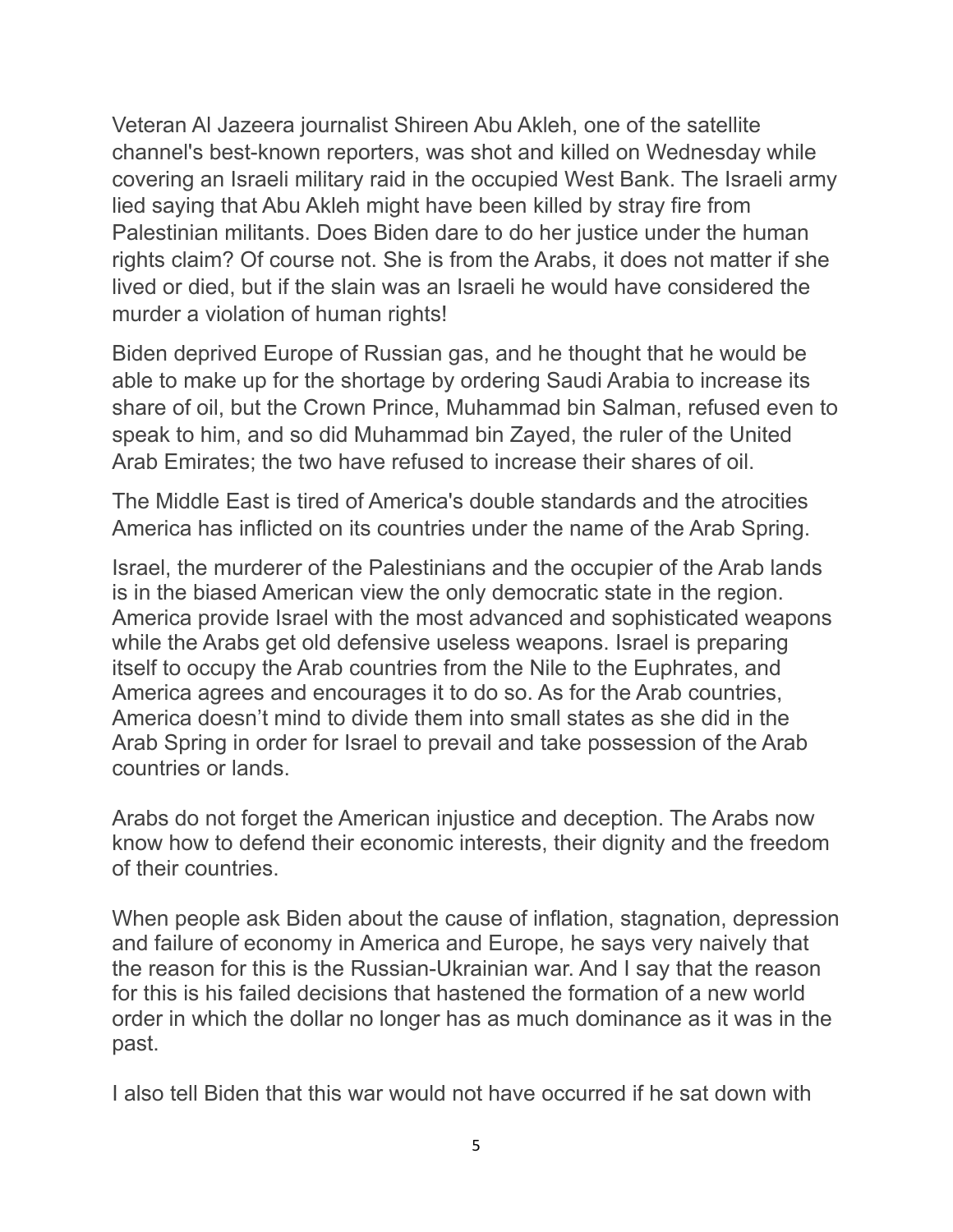Putin to discuss Putin's demands, which he has been calling for nine years. Arrangements could have been made between the two men to the satisfaction of both parties, but it is Biden's arrogance and his desire for revenge that will take the world to the abyss.

And last but not least, I call out at the top of my voice: America, is there not a rational man among you?